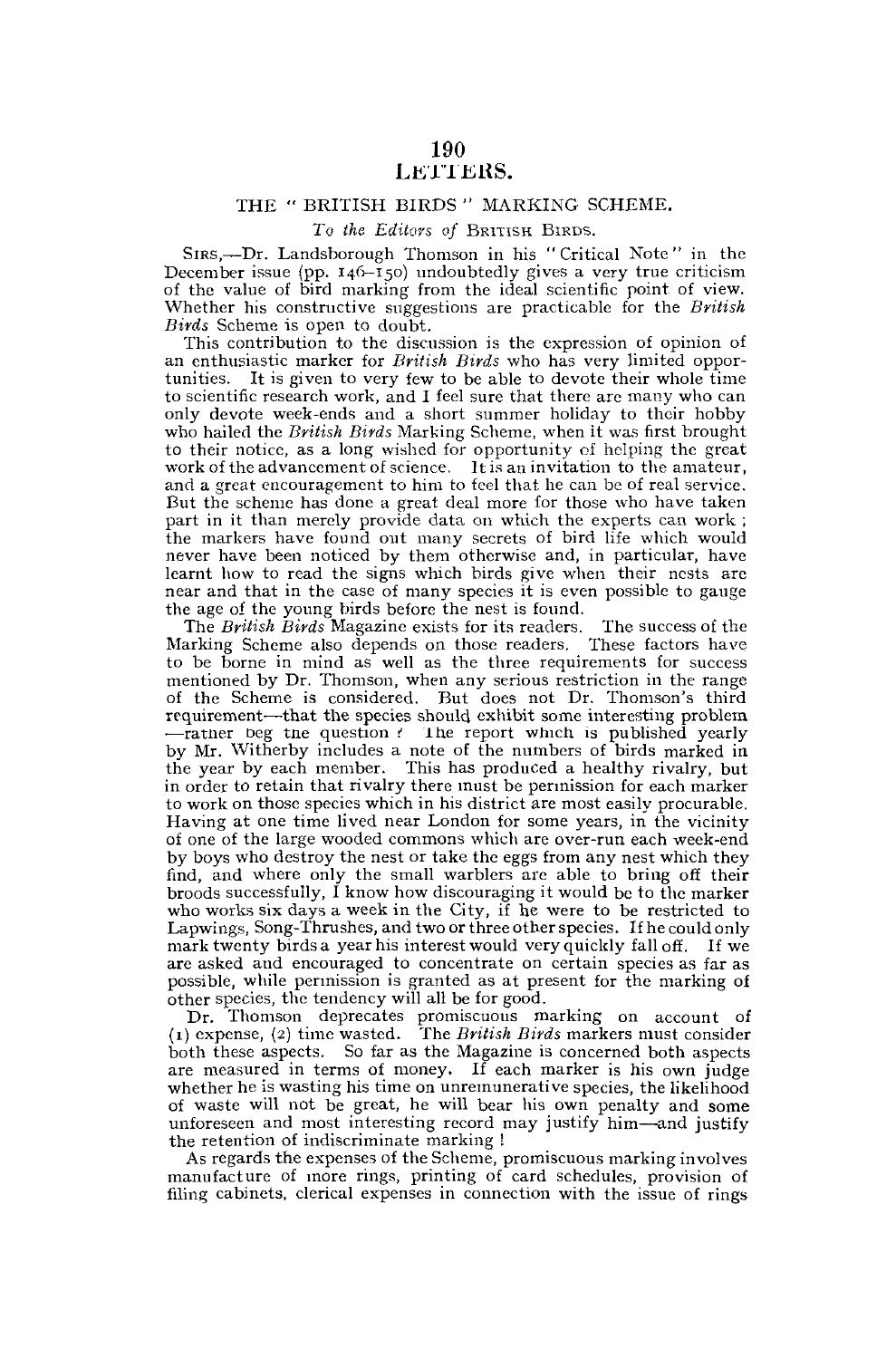and sorting of cards. As " unremunerative" species show few recoveries, the cost of recording recoveries will not be materially increased. The following suggestions are made for reducing the financial strain on the Magazine to a minimum  $:$ 

- (A) A charge to be made per 100 rings issued to cover cost of rings, cost of schedules, and cost of filing accommodation. Mr. Witherby might tell us what charge would cover expenses.
- (B) Schedules to be filled up in strict numerical order and to be sent in only at the end of the summer season, or twice yearly in the case of those who can mark in winter.
- (c) A synopsis of the number of each species marked to be sent in by the marker with his schedules in order to save clerical work for the Magazine staff.

It would stimulate interest if this synopsis were published in the case of some of those who have marked large numbers.

To obtain homogeneous data for comparison would appear to be impossible unless trained whole time scientists in sufficient numbers are available in the districts selected. This is an ideal which is unattainable. The best approximation to the same result will be obtained from an indefinite increase in the number of markers and this can only be brought about by making the scheme popular. To restrict the scope to a few species would tend to make it unpopular and defeat the object to which we are striving to attain. R. O. BLYTH.

[With reference to Mr. Blyth's suggestions numbered (A) (B) and (c). *British Birds,* with the generous assistance which is provided from time to time by voluntary subscriptions towards the expenses of the scheme, is quite willing to continue to issue rings and schedules without charge. A charge for rings would be unfair, since it would fall heaviest on those who help the Scheme most by ringing most birds. Suggestion (c) however, would save a great deal of clerical work and is warmly wel-comed. Suggestion (B) would be little saving of labour as all the schedules have to be cut up into separate sections before they can be arranged numerically and filed. The financial considerations being thus disposed of, I hope that other "ringers" and readers will give their opinions with reference to promiscuous *versus* special ringing.— H.F.W.]

## THE GREATER SPOTTED WOODPECKER IN ENGLISH POETRY.

### *To the Editors of* BRITISH BIRDS.

SIRS,—I believe the following is the first—and perhaps the only— reference to the Greater Spotted Woodpecker *(Dryobates major)* in our poetry. It occurs in John Bartlett's " A Booke of Ayres with a Triplicitie of Musicke. . ." (1606) :

" The little daw, ka-ka, he cried ;

The hic-quail he beside

Tickled his part in parti-coloured coat.

The jay did blow his hautboy gallantly."

Hick-way or Hecco (" The laughing hecco "—Drayton's Polyolbion) was a popular Elizabethan name for the Green Woodpecker *(Picus viridis).* Hic-quail is, no doubt, a corruption of the same word and has nothing to do with the Quail. But "parti-coloured" suggests the Greater Spotted Woodpecker, especially as its double chirp follows upon the '' ka-ka " of the daw.

H. J. MASSINGHAM.